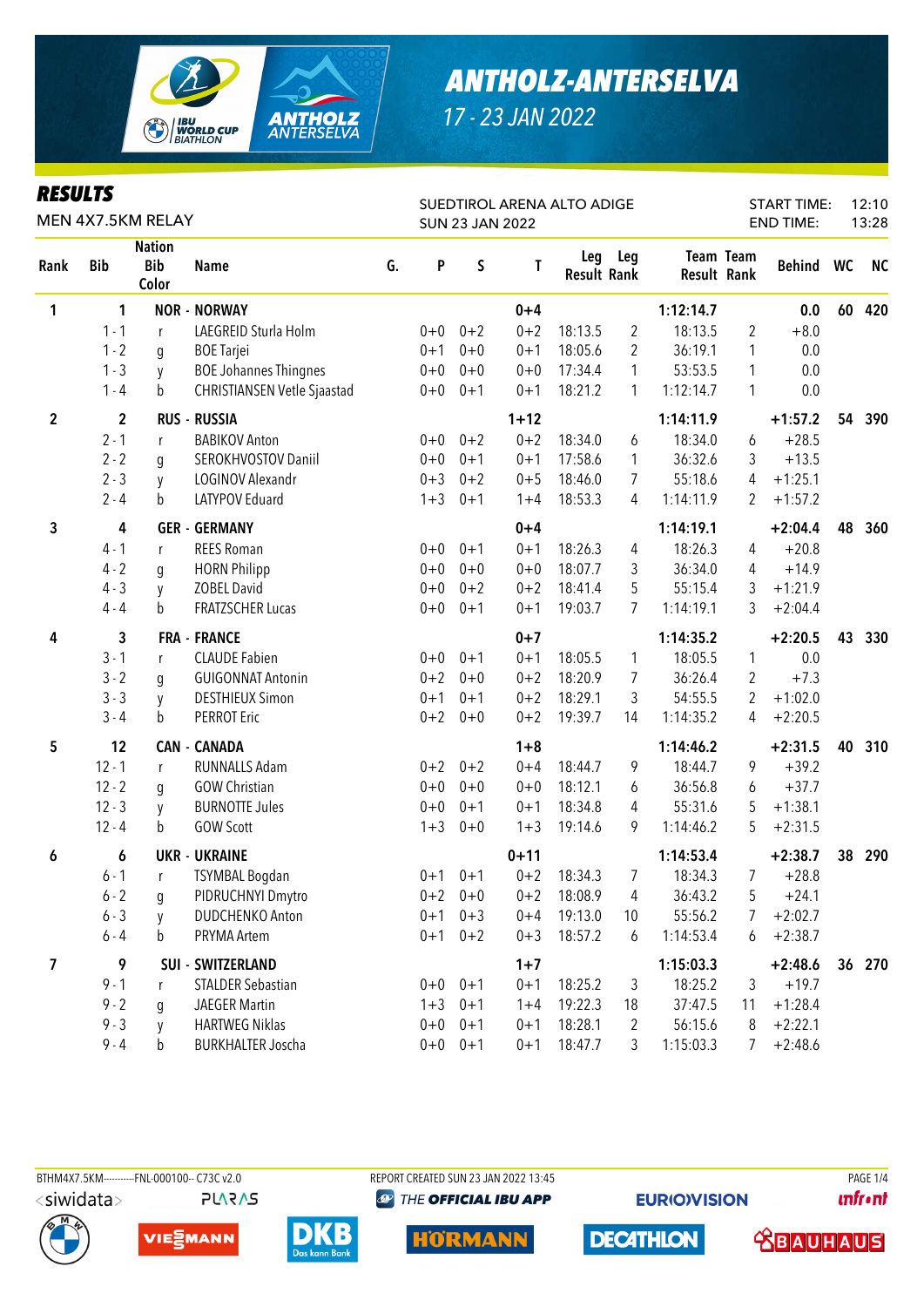

| <b>RESULTS</b><br>MEN 4X7.5KM RELAY |            |                                      |                            |    |         |           | <b>SUN 23 JAN 2022</b> | SUEDTIROL ARENA ALTO ADIGE |         |             |                  | <b>START TIME:</b><br><b>END TIME:</b> |    | 12:10<br>13:28 |
|-------------------------------------|------------|--------------------------------------|----------------------------|----|---------|-----------|------------------------|----------------------------|---------|-------------|------------------|----------------------------------------|----|----------------|
| Rank                                | <b>Bib</b> | <b>Nation</b><br><b>Bib</b><br>Color | <b>Name</b>                | G. | P       | S         | T                      | <b>Result Rank</b>         | Leg Leg | Result Rank | <b>Team Team</b> | <b>Behind</b>                          | WC | <b>NC</b>      |
| 8                                   | 8          |                                      | <b>ITA - ITALY</b>         |    |         |           | $1 + 13$               |                            |         | 1:15:18.3   |                  | $+3:03.6$                              | 34 | 250            |
|                                     | $8 - 1$    | $\mathsf{r}$                         | <b>BORMOLINI Thomas</b>    |    | $0 + 1$ | $0 + 3$   | $0 + 4$                | 18:53.8                    | 12      | 18:53.8     | 12               | $+48.3$                                |    |                |
|                                     | $8 - 2$    | q                                    | <b>WINDISCH Dominik</b>    |    | $0+0$   | $0 + 1$   | $0 + 1$                | 18:11.3                    | 5       | 37:05.1     | $\overline{7}$   | $+46.0$                                |    |                |
|                                     | $8 - 3$    | y                                    | <b>GIACOMEL Tommaso</b>    |    | $0 + 3$ | $1 + 3$   | $1 + 6$                | 19:35.9                    | 13      | 56:41.0     | 10               | $+2:47.5$                              |    |                |
|                                     | $8 - 4$    | b                                    | <b>HOFER Lukas</b>         |    | $0+0$   | $0 + 2$   | $0 + 2$                | 18:37.3                    | 2       | 1:15:18.3   | 8                | $+3:03.6$                              |    |                |
| 9                                   | 15         |                                      | <b>AUT - AUSTRIA</b>       |    |         |           | $0 + 7$                |                            |         | 1:15:23.3   |                  | $+3:08.6$                              |    | 32 230         |
|                                     | $15 - 1$   | $\mathsf{r}$                         | <b>KOMATZ David</b>        |    | $0 + 1$ | $0 + 0$   | $0 + 1$                | 18:45.0                    | 10      | 18:45.0     | 10               | $+39.5$                                |    |                |
|                                     | $15 - 2$   | g                                    | <b>EDER Simon</b>          |    | $0 + 1$ | $0 + 0$   | $0 + 1$                | 18:21.3                    | 8       | 37:06.3     | 8                | $+47.2$                                |    |                |
|                                     | $15 - 3$   | y                                    | <b>LEITNER Felix</b>       |    | $0+0$   | $0 + 3$   | $0 + 3$                | 18:49.5                    | 8       | 55:55.8     | 6                | $+2:02.3$                              |    |                |
|                                     | $15 - 4$   | b                                    | <b>LEMMERER Harald</b>     |    | $0+0$   | $0 + 2$   | $0 + 2$                | 19:27.5                    | 11      | 1:15:23.3   | 9                | $+3:08.6$                              |    |                |
| 10                                  | 10         |                                      | SLO - SLOVENIA             |    |         |           | $1 + 8$                |                            |         | 1:16:16.1   |                  | $+4:01.4$                              | 31 | 220            |
|                                     | $10 - 1$   | r                                    | DOVZAN Miha                |    | $0 + 2$ | $0 + 1$   | $0 + 3$                | 18:41.2                    | 8       | 18:41.2     | 8                | $+35.7$                                |    |                |
|                                     | $10 - 2$   | q                                    | <b>FAK Jakov</b>           |    | $0 + 1$ | $1 + 3$   | $1 + 4$                | 19:15.5                    | 13      | 37:56.7     | 13               | $+1:37.6$                              |    |                |
|                                     | $10 - 3$   | y                                    | PLANKO Lovro               |    | $0 + 0$ | $0 + 0$   | $0 + 0$                | 18:43.4                    | 6       | 56:40.1     | 9                | $+2:46.6$                              |    |                |
|                                     | $10 - 4$   | b                                    | <b>TRSAN Rok</b>           |    | $0 + 1$ | $0 + 0$   | $0 + 1$                | 19:36.0                    | 13      | 1:16:16.1   | 10               | $+4:01.4$                              |    |                |
| 11                                  | 13         |                                      | <b>FIN - FINLAND</b>       |    |         |           | $0 + 13$               |                            |         | 1:16:36.4   |                  | $+4:21.7$                              | 30 | 210            |
|                                     | $13 - 1$   | r                                    | <b>HARJULA Tuomas</b>      |    | $0 + 1$ | $0 + 1$   | $0 + 2$                | 19:16.8                    | 18      | 19:16.8     | 18               | $+1:11.3$                              |    |                |
|                                     | $13 - 2$   | q                                    | SEPPALA Tero               |    | $0 + 2$ | $0 + 3$   | $0 + 5$                | 18:54.1                    | 10      | 38:10.9     | 15               | $+1:51.8$                              |    |                |
|                                     | $13 - 3$   | y                                    | LAITINEN Heikki            |    | $0 + 1$ | $0 + 2$   | $0 + 3$                | 19:12.3                    | 9       | 57:23.2     | 11               | $+3:29.7$                              |    |                |
|                                     | $13 - 4$   | b                                    | HIIDENSALO Olli            |    | $0 + 1$ | $0 + 2$   | $0 + 3$                | 19:13.2                    | 8       | 1:16:36.4   | 11               | $+4:21.7$                              |    |                |
| 12                                  | 5          |                                      | <b>BLR - BELARUS</b>       |    |         |           | $1 + 15$               |                            |         | 1:16:42.4   |                  | $+4:27.7$                              | 29 | 200            |
|                                     | $5 - 1$    | r                                    | LABASTAU Mikita            |    | $0 + 2$ | $0 + 1$   | $0 + 3$                | 18:26.9                    | 5       | 18:26.9     | 5                | $+21.4$                                |    |                |
|                                     | $5 - 2$    | g                                    | LAZOUSKI Dzmitry           |    | $0 + 2$ | $0 + 0$   | $0 + 2$                | 19:20.1                    | 15      | 37:47.0     | 10               | $+1:27.9$                              |    |                |
|                                     | $5 - 3$    | y                                    | <b>VARABEI Maksim</b>      |    | $0 + 2$ | $1 + 3$   | $1 + 5$                | 19:59.6                    | 18      | 57:46.6     | 14               | $+3:53.1$                              |    |                |
|                                     | $5 - 4$    | b                                    | <b>SMOLSKI Anton</b>       |    | $0 + 3$ | $0 + 2$   | $0 + 5$                | 18:55.8                    | 5       | 1:16:42.4   | 12               | $+4:27.7$                              |    |                |
| 13                                  | 18         |                                      | <b>EST - ESTONIA</b>       |    |         |           | $1 + 11$               |                            |         | 1:17:28.3   |                  | $+5:13.6$                              |    | 28 190         |
|                                     | $18 - 1$   | $\mathbf{r}$                         | ZAHKNA Rene                |    | $0+0$   | $0 + 0$   | $0+0$                  | 18:46.0                    | 11      | 18:46.0     | 11               | $+40.5$                                |    |                |
|                                     | $18 - 2$   | g                                    | SIIMER Kristo              |    | $0 + 2$ | $0 + 1$   | $0 + 3$                | 19:18.1                    | 14      | 38:04.1     | 14               | $+1:45.0$                              |    |                |
|                                     | $18 - 3$   | V                                    | <b>ERMITS Kalev</b>        |    | $0 + 2$ | $1 + 3$   | $1 + 5$                | 19:59.8                    | 19      | 58:03.9     | 16               | $+4:10.4$                              |    |                |
|                                     | $18 - 4$   | b                                    | RAENKEL Raido              |    | $0 + 3$ | $0 + 0$   | $0 + 3$                | 19:24.4                    | 10      | 1:17:28.3   | 13               | $+5:13.6$                              |    |                |
| 14                                  | 14         |                                      | <b>USA - UNITED STATES</b> |    |         |           | $1 + 15$               |                            |         | 1:17:29.6   |                  | $+5:14.9$                              | 27 | 180            |
|                                     | $14 - 1$   | r                                    | NORDGREN Leif              |    | $0 + 3$ | $0 + 1$   | $0 + 4$                | 19:05.2                    | 15      | 19:05.2     | 15               | $+59.7$                                |    |                |
|                                     | $14 - 2$   | g                                    | <b>SCHOMMER Paul</b>       |    | $0 + 3$ | $0 + 1$   | $0 + 4$                | 19:20.5                    | 16      | 38:25.7     | 16               | $+2:06.6$                              |    |                |
|                                     | $14 - 3$   | y                                    | <b>BROWN Jake</b>          |    | $0+0$   | $0 + 2$   | $0 + 2$                | 19:18.3                    | 12      | 57:44.0     | 13               | $+3:50.5$                              |    |                |
|                                     | $14 - 4$   | b                                    | <b>DOHERTY Sean</b>        |    |         | $0+2$ 1+3 |                        | $1+5$ 19:45.6              | 15      | 1:17:29.6   | 14               | $+5:14.9$                              |    |                |

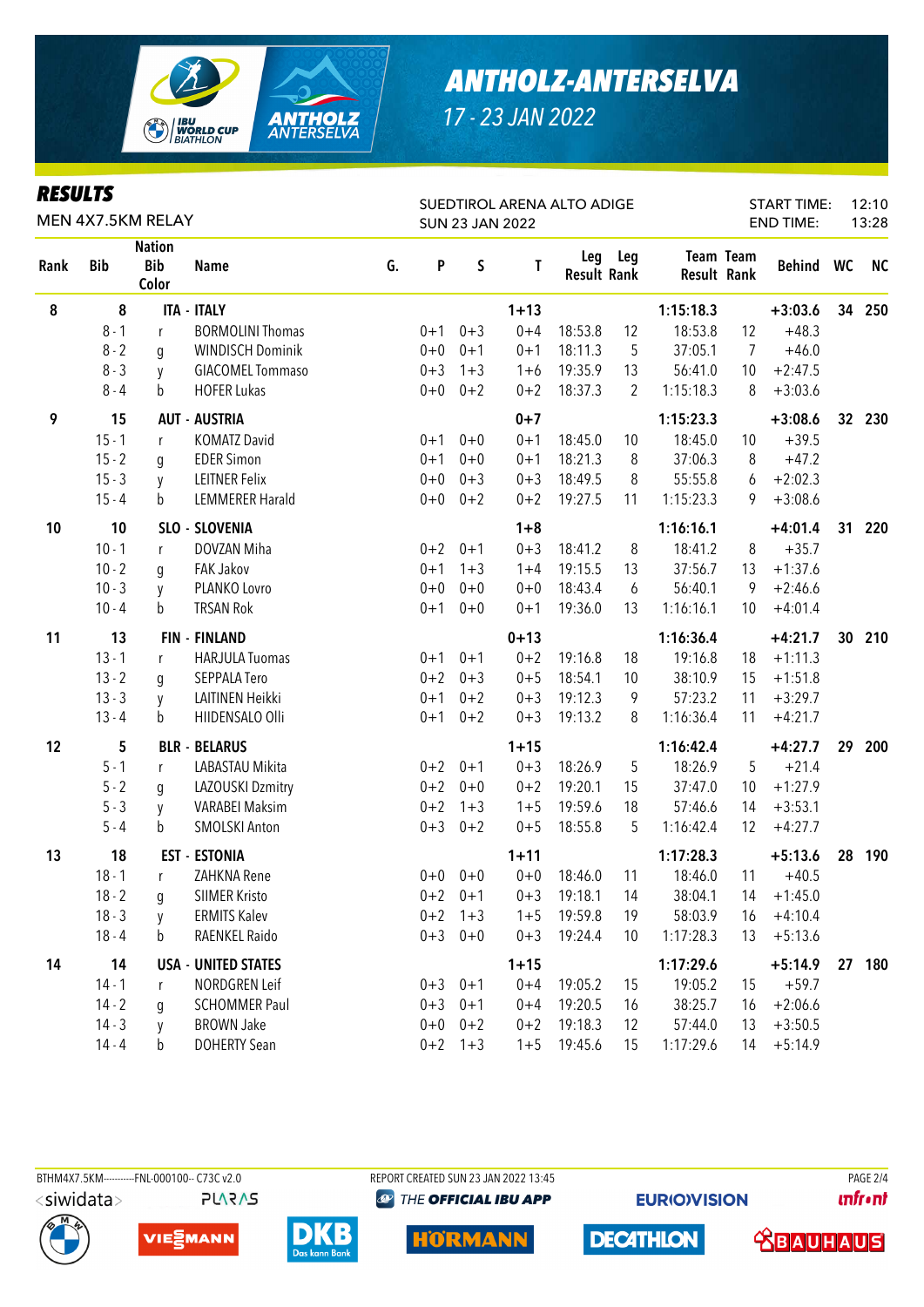

| <b>RESULTS</b><br>MEN 4X7.5KM RELAY |            |                                      |                             |    |         |             | <b>SUN 23 JAN 2022</b> | SUEDTIROL ARENA ALTO ADIGE |         |                    | <b>START TIME:</b> | 12:10<br>13:28 |    |           |
|-------------------------------------|------------|--------------------------------------|-----------------------------|----|---------|-------------|------------------------|----------------------------|---------|--------------------|--------------------|----------------|----|-----------|
| Rank                                | <b>Bib</b> | <b>Nation</b><br><b>Bib</b><br>Color | <b>Name</b>                 | G. | P       | $\sf S$     | T                      | <b>Result Rank</b>         | Leg Leg | <b>Result Rank</b> | Team Team          | Behind WC      |    | <b>NC</b> |
| 15                                  | 11         |                                      | <b>CZE - CZECH REPUBLIC</b> |    |         |             | $2 + 11$               |                            |         | 1:17:50.8          |                    | $+5:36.1$      | 26 | 170       |
|                                     | $11 - 1$   | r                                    | <b>KARLIK Mikulas</b>       |    | $1 + 3$ | $0 + 1$     | $1 + 4$                | 19:42.5                    | 24      | 19:42.5            | 24                 | $+1:37.0$      |    |           |
|                                     | $11 - 2$   | g                                    | ZEMLICKA Milan              |    | $0+0$   | $0 + 0$     | $0 + 0$                | 19:20.7                    | 17      | 39:03.2            | 19                 | $+2:44.1$      |    |           |
|                                     | $11 - 3$   | y                                    | STVRTECKY Jakub             |    | $0 + 1$ | $0 + 2$     | $0 + 3$                | 19:14.8                    | 11      | 58:18.0            | 17                 | $+4:24.5$      |    |           |
|                                     | $11 - 4$   | b                                    | VACLAVIK Adam               |    | $0 + 1$ | $1 + 3$     | $1 + 4$                | 19:32.8                    | 12      | 1:17:50.8          | 15                 | $+5:36.1$      |    |           |
| 16                                  | 19         |                                      | <b>BUL - BULGARIA</b>       |    |         |             | $2 + 9$                |                            |         | 1:18:00.4          |                    | $+5:45.7$      | 25 | 160       |
|                                     | $19 - 1$   | $\mathsf{r}$                         | <b>TODEV Blagoy</b>         |    | $0 + 1$ | $0 + 0$     | $0 + 1$                | 18:59.1                    | 14      | 18:59.1            | 14                 | $+53.6$        |    |           |
|                                     | $19 - 2$   | g                                    | <b>ILIEV Vladimir</b>       |    | $0 + 1$ | $0 + 0$     | $0 + 1$                | 18:39.1                    | 9       | 37:38.2            | 9                  | $+1:19.1$      |    |           |
|                                     | $19 - 3$   | y                                    | <b>GERDZHIKOV Dimitar</b>   |    | $0 + 2$ | $0 + 0$     | $0 + 2$                | 19:49.1                    | 15      | 57:27.3            | 12                 | $+3:33.8$      |    |           |
|                                     | $19 - 4$   | b                                    | <b>SINAPOV Anton</b>        |    |         | $0+2$ 2+3   | $2 + 5$                | 20:33.1                    | 16      | 1:18:00.4          | 16                 | $+5:45.7$      |    |           |
| 17                                  | 7          |                                      | <b>SWE - SWEDEN</b>         |    |         |             | $2 + 16$               |                            |         | LAP                |                    |                |    | 24 150    |
|                                     | $7 - 1$    | r                                    | <b>STEFANSSON Malte</b>     |    | $0+0$   | $0 + 1$     | $0 + 1$                | 18:54.1                    | 13      | 18:54.1            | 13                 | $+48.6$        |    |           |
|                                     | $7 - 2$    | g                                    | <b>BRANDT Oskar</b>         |    | $0 + 2$ | $0 + 2$     | $0 + 4$                | 18:56.0                    | 11      | 37:50.1            | 12                 | $+1:31.0$      |    |           |
|                                     | $7 - 3$    | y                                    | <b>STEGMAYR Gabriel</b>     |    | $0 + 3$ | $0 + 2$     | $0 + 5$                | 20:11.2                    | 21      | 58:01.3            | 15                 | $+4:07.8$      |    |           |
|                                     | $7 - 4$    | b                                    | <b>HALLSTROEM Simon</b>     |    | $1 + 3$ | $1 + 3$     | $2 + 6$                |                            |         |                    |                    |                |    |           |
| 18                                  | 21         |                                      | <b>JPN - JAPAN</b>          |    |         |             |                        |                            |         | LAP                |                    |                | 23 | 140       |
|                                     | $21 - 1$   | r                                    | <b>TACHIZAKI Mikito</b>     |    | $0 + 3$ | $0 + 1$     | $0 + 4$                | 19:23.0                    | 20      | 19:23.0            | 20                 | $+1:17.5$      |    |           |
|                                     | $21 - 2$   | g                                    | KOBONOKI Tsukasa            |    | $0 + 2$ | $1 + 3$     | $1 + 5$                | 19:45.0                    | 21      | 39:08.0            | 21                 | $+2:48.9$      |    |           |
|                                     | $21 - 3$   | y                                    | OZAKI Kosuke                |    | $0 + 0$ | $0 + 1$     | $0 + 1$                | 19:49.5                    | 16      | 58:57.5            | 19                 | $+5:04.0$      |    |           |
|                                     | $21 - 4$   | b                                    | KODAMA Shohei               |    | $1 + 3$ |             |                        |                            |         |                    |                    |                |    |           |
| 19                                  | 16         |                                      | <b>ROU - ROMANIA</b>        |    |         |             |                        |                            |         | LAP                |                    |                | 22 | 130       |
|                                     | $16 - 1$   | $\mathsf{r}$                         | <b>SHAMAEV Dmitrii</b>      |    | $0+0$   | $0 + 1$     | $0 + 1$                | 19:17.2                    | 19      | 19:17.2            | 19                 | $+1:11.7$      |    |           |
|                                     | $16 - 2$   | g                                    | <b>BUTA George</b>          |    | $0+0$   | $0 + 1$     | $0 + 1$                | 19:24.4                    | 19      | 38:41.6            | 18                 | $+2:22.5$      |    |           |
|                                     | $16 - 3$   | y                                    | PUCHIANU Cornel             |    | $0 + 2$ | $1 + 3$     | $1 + 5$                | 20:26.3                    | 22      | 59:07.9            | 20                 | $+5:14.4$      |    |           |
|                                     | $16 - 4$   | b                                    | <b>BUTA Florin-Catalin</b>  |    | $0 + 1$ |             |                        |                            |         |                    |                    |                |    |           |
| 20                                  | 17         |                                      | LTU - LITHUANIA             |    |         |             |                        |                            |         | LAP                |                    |                | 21 | 120       |
|                                     | $17 - 1$   | r.                                   | DOMBROVSKI Karol            |    |         | $0+3$ 0+1   | $0 + 4$                | 19:28.9                    | 21      | 19:28.9            | 21                 | $+1:23.4$      |    |           |
|                                     | $17 - 2$   | g                                    | STROLIA Vytautas            |    |         | $0+1$ $0+3$ |                        | $0+4$ 19:10.8              | 12      | 38:39.7            | 17                 | $+2:20.6$      |    |           |
|                                     | $17 - 3$   | y                                    | <b>KAUKENAS Tomas</b>       |    |         | $0+2$ $0+2$ | $0 + 4$                | 19:51.5                    | 17      | 58:31.2            | 18                 | $+4:37.7$      |    |           |
|                                     | $17 - 4$   | b                                    | <b>BANYS Linas</b>          |    | $2 + 3$ |             |                        |                            |         |                    |                    |                |    |           |
| 21                                  | 23         |                                      | <b>KAZ - KAZAKHSTAN</b>     |    |         |             |                        |                            |         | LAP                |                    |                |    | 20 110    |
|                                     | $23 - 1$   | r                                    | <b>MUKHIN Alexandr</b>      |    |         | $1+3$ 0+0   | $1 + 3$                | 19:34.4                    | 22      | 19:34.4            | 22                 | $+1:28.9$      |    |           |
|                                     | $23 - 2$   | q                                    | <b>DYUSSENOV Asset</b>      |    | $0+0$   | $1 + 3$     | $1 + 3$                | 19:30.0                    | 20      | 39:04.4            | 20                 | $+2:45.3$      |    |           |
|                                     | $23 - 3$   | y                                    | KIREYEV Vladislav           |    |         | $0+1$ $0+2$ | $0 + 3$                | 20:08.4                    | 20      | 59:12.8            | 21                 | $+5:19.3$      |    |           |
|                                     | $23 - 4$   | $\mathbf b$                          | <b>BELETSKIY Danil</b>      |    | $2 + 3$ |             |                        |                            |         |                    |                    |                |    |           |